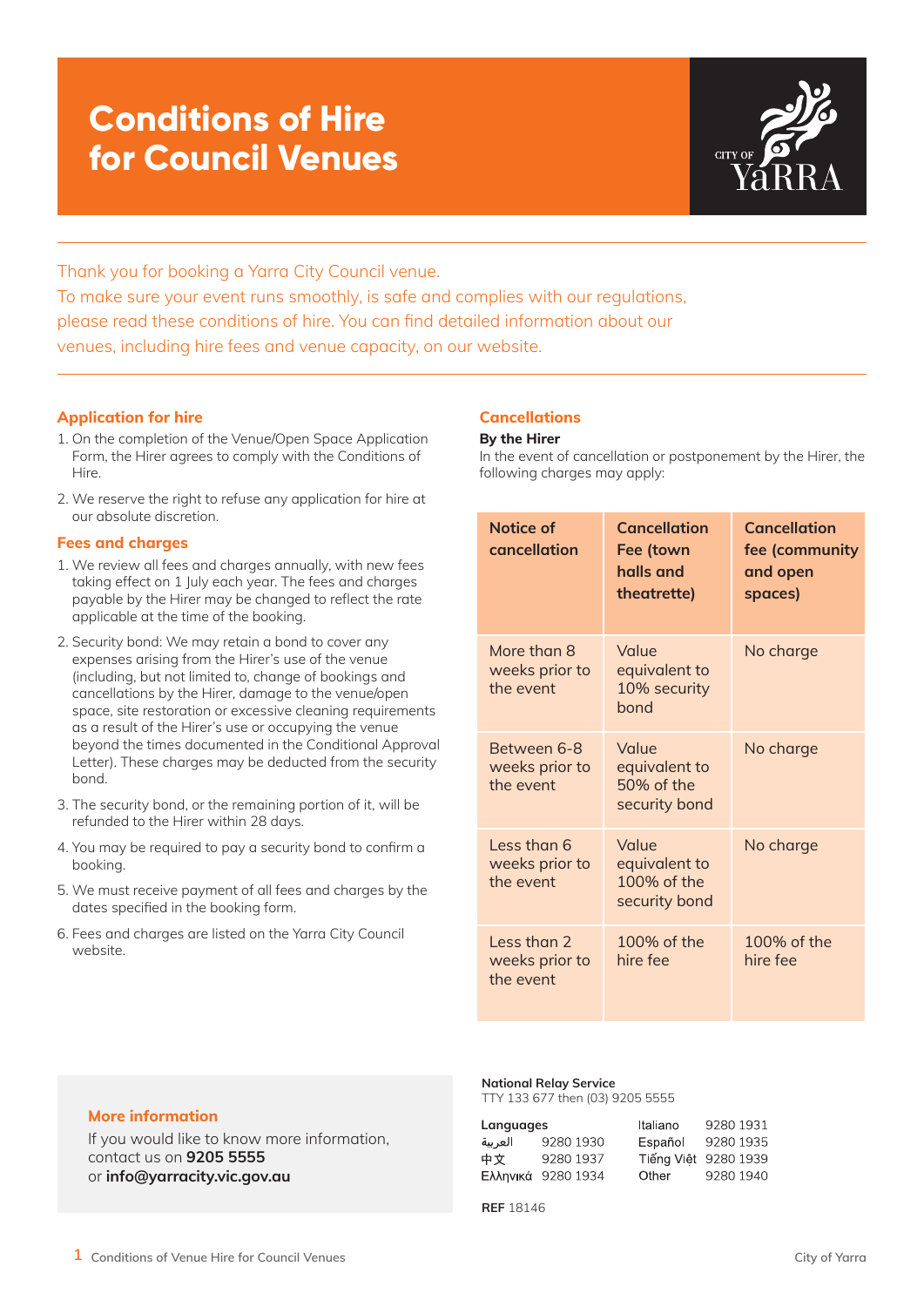

## **By Council**

- In the event that the venue cannot be made available to the Hirer on hired date/s we will refund any security bond and hire charges paid for the booking to the Hirer.
- We reserve the right to cancel a booking if the Hirer fails to provide the required payments, insurances, permits or documentation by the required dates.
- We may cancel a booking if the event content is deemed incompatible with our values or is found to have been concealed or misrepresented by the Hirer.
- The Hirer will have no claim at law for any loss or damage in consequence of the cancellation.

## **Access to the venue**

- 1. New Hirers of our town halls and their contractors are strongly encouraged to attend a site orientation visit.
- 2. Two 30-minute site visits per booking of a town hall are provided free of charge to the Hirer. All additional site visits will be charged at the town hall hourly rate.
- 3. A council officer will be present throughout town hall bookings. The Hirer, guests and contractors must adhere to all directions given by the council officer.
- 4. Access to the venue is limited to the confirmed booking times.
- 5. The access times booked by the Hirer must include set up and pack up as well as all deliveries to and from the venue. If the venue is not vacated and all possessions removed by the specified time, the Hirer may be required to pay overtime charges as specified in the Hire Charges listed online.
- 6. Council reserves to right to control entry to the venue including refusing entry and/or or ejecting a person/s where it is deemed necessary.

### **Council staff access**

- 1. A council officer will be present throughout town hall bookings and may attend events held in an open space. The Hirer must adhere to all directions given by council officers.
- 2. Council staff are entitled to access the hired venue at any time.

## **Use of venue**

- 1. Venue hire is at our discretion. We reserve the right to refuse a booking application where it is considered that the nature of the event conflicts with Council policies or may impact on Council's reputation.
- 2. **Limit of hiring:** The Hirer is only entitled to use the venue or parts of the venue for the times specified in the booking. We reserve the right to let or use any other portion of the venue at the same time.
- 3. **Sub-letting:** No portion of the venue hired may be let or sub-licensed, or any licence transferred or assigned by the Hirer, without our prior written consent.
- 4. The Hirer or Hirer's representative must be present throughout the entire period of the booking to make sure participants abide by these Conditions of Hire.
- 5. **Capacity:** The Hirer must make sure that the venue capacity is not exceeded. The council officer at our town halls may direct the Hirer or the Hirer's representative to refuse entry to additional participants once capacity has been reached.
- 6. **Performing rights:** The Hirer agrees to indemnify the Council and keep the Council indemnified against any liability, action, claim, loss or damage for breach of copyright in connection with the Event.
- 7. **Electrical stage equipment:** The Hirer must arrange at their expense for the services of a qualified contractor if these services are considered necessary by council officers due to special stage equipment or lighting being used.
- 8. **Decorations, stage fittings and additional equipment**  brought into the venue must be reviewed and approved by a council officer. All equipment and decorations brought in by the Hirer must be removed from the venue at the conclusion of the event.

### **Insurance**

- 1. The Hirer must provide a Certificate of Currency for \$10 million public liability insurance valid for the hired venue and date/s of the event/s. This must be provided by the date specified in the Conditional Approval Letter.
- 2. We may extend our insurance policy to cover individuals and community groups without existing public liability insurance for low risk activities.
- 3. Events booked in the Library Meeting Rooms are automatically covered under ourpublic liability insurance policy. High-risk events are not accepted within these venues. We reserve the right to cancel a booking if the Hirer fails to provide the specified insurance within the required time.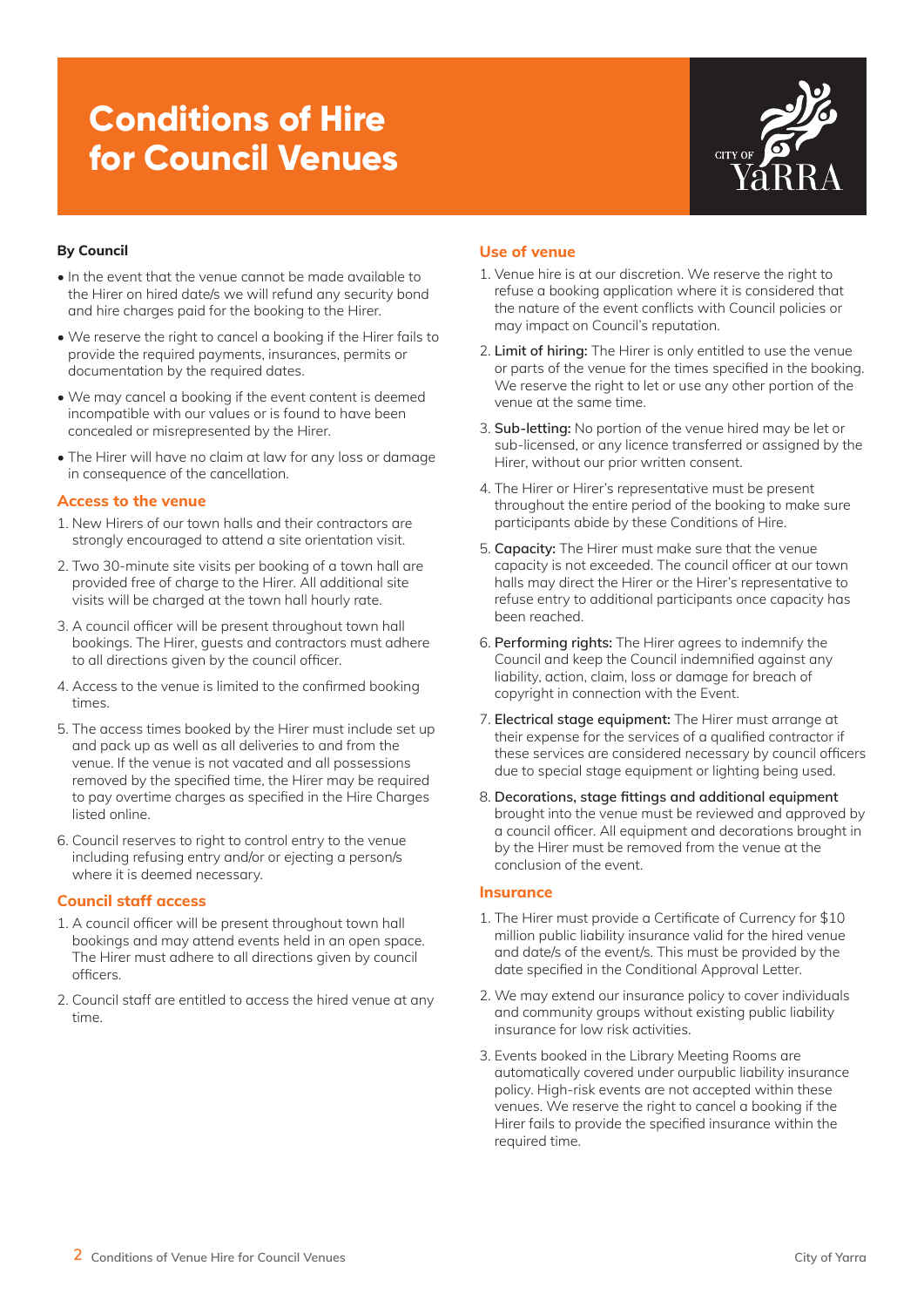

## **Indemnity**

- 1. The Hirer agrees to indemnify Council against all claims for compensation in relation to the event or the hire of the venue.
- 2. The Hirer's liability to indemnify the Council may be reduced proportionally to the extent that any act or omission of the Council, contributed to the loss or liability.

## **Security Services**

- 1. The Hirer must engage, at their expense, the services of licensed security personnel at the event if these services are considered necessary by us.
- 2. The provision of licensed security personnel must meet industry standards, currently one security guard is the minimum requirement for every 100 patrons. This is required 30 minutes before the event is due to start until the event is finished and the venue is cleared.

# **Catering**

- 1. The Hirer may select any caterer of their choice to provide catering services in connection with the event.
- 2. The Hirer must ensure that caterers who are not familiar with the venue attend a compulsory site orientation visit. One free caterer's site visit is included in the kitchen hire.
- 3. The Hirer is responsible for ensuring that the venue's kitchen is left in a clean and tidy condition. All equipment, fixtures and utensils must also be left clean and in good condition.
- 4. No storage of food or other catering related items is permitted outside the booked hours.

## **Alcohol**

- 1. The Hirer must obtain our consent for the consumption and/or sale of alcohol at the venue.
- 2. Hirers must apply for a Temporary Limited Licence if they intend to sell alcohol.
- 3. For all indoor venues, if the Hirer wishes to supply alcohol free of charge or to allow their participants to bring their own alcohol, no Liquor License is required, but they must submit a Partysafe registration form to Victoria Police and advise us of the reference number.
- 4. Alcohol can be consumed in our parks between 9am and 9pm without a permit or Liquor License, however a Partysafe registration form to Victoria Police may be required.
- 5. Where consent from us is granted for the sale or serving of alcohol, the Hirer must obtain the relevant approvals and permits from the Victorian Commission for Gambling and Liquor Regulation.
- 6. If alcohol is being sold or provided by a commercial supplier in a public space a Mobile Food Vendor Permit will be also be required.
- 7. The Hirer must provide copies of the relevant approvals and permits to us.
- 8. A copy of the permit must be displayed at the venue for the duration of the event.

# **Amplified sound and noise**

- 1. As our facilities are in close proximity to residential areas, no amplified sound is permitted without prior approval. An Amplified Sound Permit will be required for all outdoor amplified sounds.
- 2. Where permission is granted, noise from amplified music or a PA system must be kept to a minimum and must not be heard in the habitable room of any dwelling at any time.
- 3. Sound checks of amplified sounds at a town hall must be conducted after 5pm from Monday to Friday and have prior approval from council officers.
- 4. It is the responsibility of the Hirer to ensure that participants leave the facility in a quiet and respectful manner.

# **Smoking**

1. Smoking is not permitted within our venues and the immediate surrounding areas.

# **Safety**

- 1. Evacuation procedures for town halls will be explained to the Hirer at a compulsory briefing on the day of the event.
- 2. Evacuation procedures for our community venues are outlined in a venue induction provided to the Hirer.
- 3. Emergency exits: all exits marked with an illuminated exit sign must be kept clear by the Hirer with a two metre path of egress.
- 4. All emergency doorways, passages, paths and roadways must be left clear at all times.
- 5. Testing and tagging: all electrical equipment brought into the venue must be appropriately tested and tagged.
- 6. Decorations/stage tittings and additional equipment: the Hirer may be required to complete a formal risk assessment to identify, assess and control any risks associated with the installation, operation and removal of certain fittings or equipment.
- 7. Cables, cords and other similar items must be appropriately managed to ensure they do not create a safety hazard.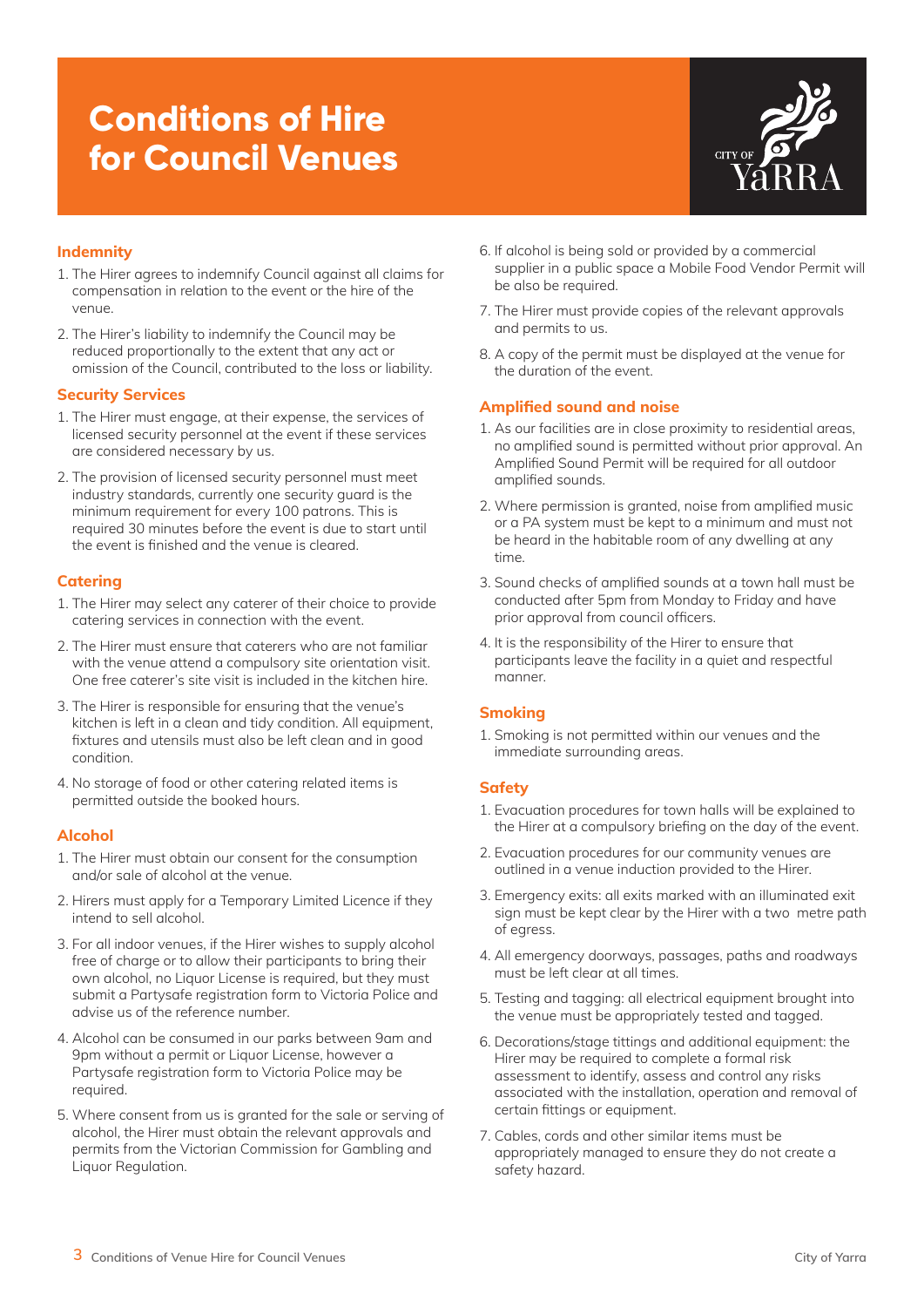

## **Waste and cleaning**

- 1. It is the Hirer's responsibility to leave all hired areas of the venue in a clean and tidy condition.
- 2. Floors that have been heavily soiled must be swept and mopped or vacuumed at the conclusion of the event.
- 3. We can provide cleaners who will remove furniture, clean toilets and mop floors (this is only provided at town halls).
- 4. The Hirer will be responsible for, and pay the cost of, any additional cleaning required as a result of the venue being left in an untidy or unclean condition.
- 5. Waste material must be placed in the bins provided. Waste must be separated in the appropriate bins.
- 6. For outdoor events, any waste which exceeds the capacity of existing bins in the park must be removed. The provision of extra rubbish bins, and the servicing of them is the responsibility of the Hirer.
- 7. The reinstatement of the event area is the responsibility of the Hirer. If the Hirer fails to comply with this condition, we may carry out the necessary works, at the Hirer's cost and the Hirer indemnifies and agrees to reimburse us for all expenses incurred in carrying out such works.

### **Damage to council property**

- 1. The Hirer will be liable for any costs incurred by us to repair or replace our property damaged as a result of the Hirer's event.
- 2. Advertising, signage and decorations must not be installed by the Hirer using sticky tape, gaffer tape, blu tack, screws, nails or similar fixings. Any damage caused by these or similar items will be repaired at the expense of the Hirer.

### **Advertising**

1. Signs, banners, notices and other promotional material must not be displayed by or on behalf of the Hirer outside the venue or around Yarra City Council without the prior approval of council officers.

## **Banned items and activities**

- 1. Talcum powder, confetti, glitter, helium balloons and similar items must not be used by or on behalf of the Hirer within the venue or in any areas adjacent to the venue.
- 2. Haze and smoke machines or any activities that creates steam or smoke are not permitted in the facility.
- 3. Naked flames or items causing smoke cannot be used by the Hirer or the Hirer's participants in the venue.
- 4. Flammable liquids and gas cylinders are not permitted inside the venue.
- 5. Smoking is not permitted in the venue and immediate surrounding areas.
- 6. Gambling is not permitted in the venue and the event cannot be linked to any gambling activity.
- 7. Council Officers may, at their discretion, instruct the Hirer that an item is not to be used based because of the potential damage or mess it may cause.
- 8. Overriding of alarms is not permitted at any of our venues.

## **Theft or Losses**

1. We and our employees will not be liable to the Hirer or any other person for any loss or damage sustained by the Hirer or any persons, firm or corporation involved in or attending the event.

## **Disposing of unclaimed goods**

- 1. Hirers are obliged to remove all goods when vacating the premises. Any goods remaining on the premises following a booking will be classified as 'unclaimed goods' for the purposes of this agreement.
- 2. If, in the view of the council officer, the value of any unclaimed goods would classify them as 'low value goods' under the Australian Consumer Law and Fair Trading Act 2012 (Vic), they will be disposed of without further notice to the Hirer.
- 3. We will provide the Hirer with notice of any other unclaimed goods and require their removal within seven days. We will provide reasonable access to the premises for this purpose.
- 4. The Hirer is liable for any damage caused to the premises during the removal of goods and will leave the premises clean and tidy after the collection of goods.
- 5. We retain the right to remove and place in storage any unclaimed goods without prior notification of the Hirer. The Hirer is required to meet all of our costs in the removal and storage of goods.
- 6. Any items left unclaimed after seven days will disposed of in accordance with the Australian Consumer Law and Fair Trading Act 2012 (Vic).

## **Other conditions**

1. **Additional conditions:** for bookings that involve large numbers of participants, significant structures and/or significant OHS risks, additional conditions and requests may be applied by us.

### **Specific venue conditions**

Some venues have specific conditions relating to their location or type. These specific venue conditions will be provided to the Hirer.